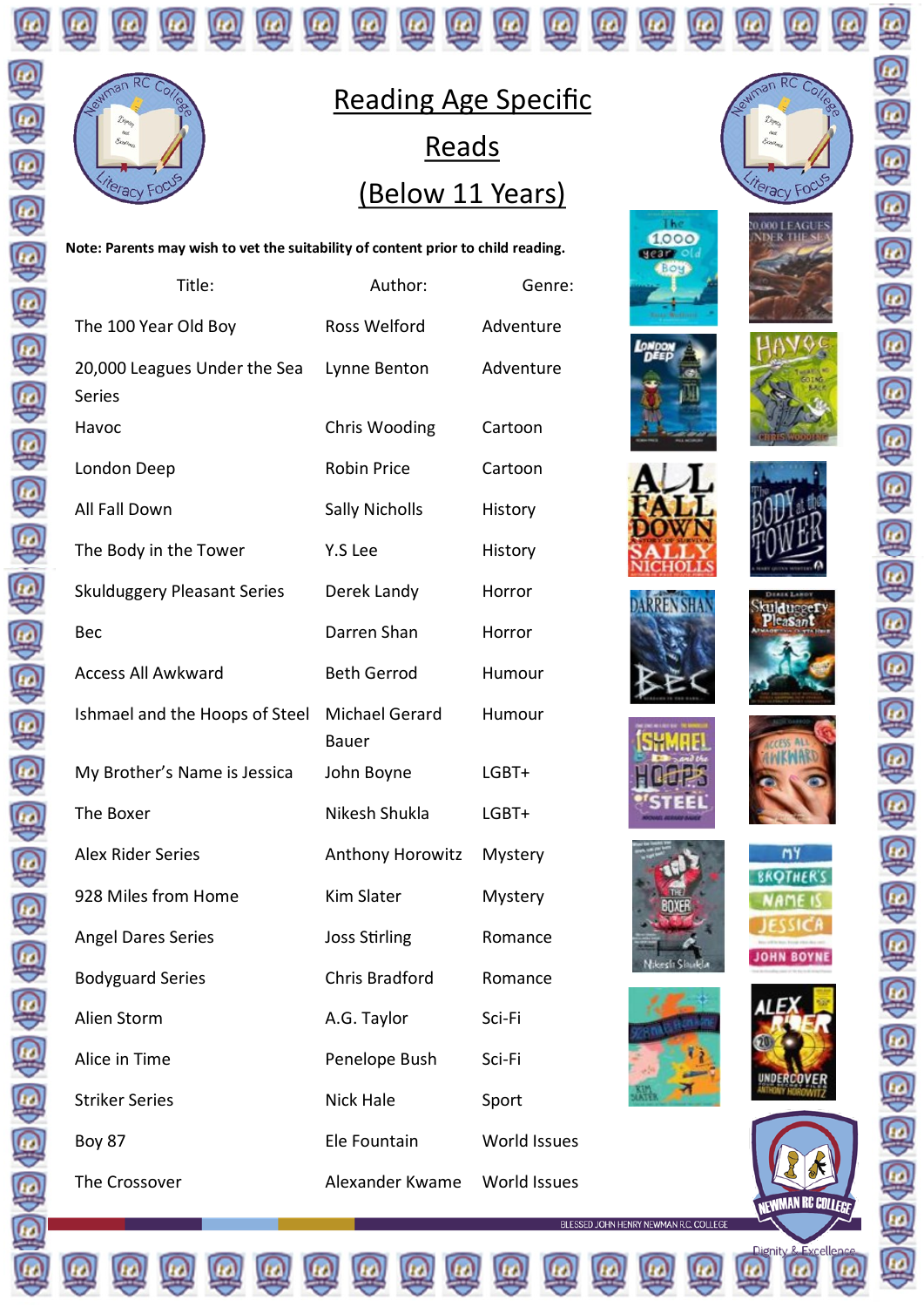

E

 $\overline{a}$ 

## Reading Age Specific **Reads** (11-12 Years)

**Note: Parents may wish to vet the suitability of content prior to child reading.** 

| Title:                              | Author:                 | Genre:              |
|-------------------------------------|-------------------------|---------------------|
| The Battlemage                      | <b>Taran Matharu</b>    | Adventure           |
| The Dead of Winter                  | <b>Chris Priestley</b>  | Adventure           |
| <b>Ghosts of the Forest</b>         | <b>Steve Backshall</b>  | Community           |
| Life in a Fishbowl                  | Len Vlahos              | Community           |
| <b>Poppy Series</b>                 | Mary Hooper             | History             |
| Eliza Rose                          | Lucy Worsley            | History             |
| <b>Ghost Girl</b>                   | Tonya Hurley            | Horror              |
| The Outcast                         | <b>Taran Matharu</b>    | Horror              |
| Spud                                | John van de Ruit        | Humour              |
| Knightley & Son Series              | Rohan Gavin             | Humour              |
| <b>Forsaken Series</b>              | Oliver Bowden           | Mystery             |
| The Lie Tree                        | <b>Frances Hardinge</b> | Mystery             |
| Hero at Dunkirk                     | <b>Vince Cross</b>      | Non-Fiction         |
| 25 Women Who Dared to Go            | <b>Allison Lassieur</b> | Non-Fiction         |
| <b>Island Songs</b>                 | Alex Wheatle            | Romance             |
| <b>Black Light Express</b>          | <b>Philip Reeve</b>     | Sci-Fi              |
| Daniel X Series                     | James Patterson         | Sci-Fi              |
| The Balled of Songbirds &<br>Snakes | <b>Suzanne Collins</b>  | Sci-Fi              |
| <b>Rugby Flyer</b>                  | <b>Gerard Siggins</b>   | Sport               |
| <b>Black Anchor</b>                 | Carl Bowen              | <b>World Issues</b> |
| <b>Planet Greta</b>                 | <b>Emily Stead</b>      | <b>World Issues</b> |



Q













有色色色色色色色色色色色色色色色色色色色色色色色色色











BLESSED JOHN HENRY NEWMAN R.C. COLLEGE



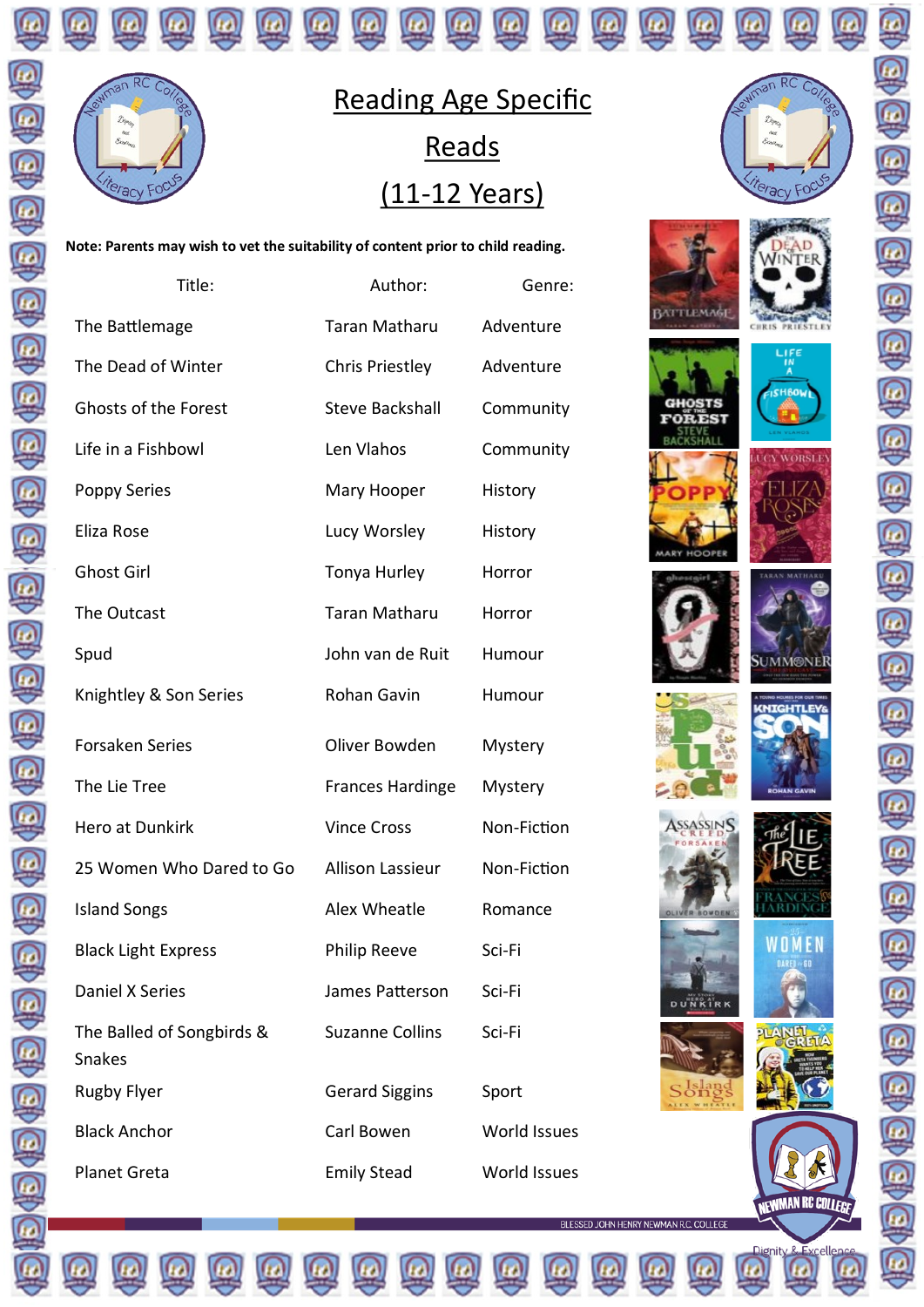

E

 $\overline{a}$ 

Reading Age Specific **Reads** (12-13 Years)

**Note: Parents may wish to vet the suitability of content prior to child reading.** 

| Title:                                                         | Author:                 | Genre:              |
|----------------------------------------------------------------|-------------------------|---------------------|
| <b>Twilight Robbery</b>                                        | <b>Frances Hardinge</b> | Adventure           |
| H.I.V.E Series                                                 | Mark Walden             | Adventure           |
| <b>Rebel Voices</b>                                            | Eve Lloyd Knight        | Community           |
| <b>Blazing A Trail</b>                                         | Sarah Webb              | Community           |
| <b>Twelve Minutes To Midnight</b>                              | Christopher Edge        | History             |
| Shadows if the Silver Screen                                   | Christopher Edge        | History             |
| Nest of Serpents                                               | Curtis Jobling          | Horror              |
| The Spook's Bestiary                                           | Joseph Delaney          | Horror              |
| Osbert the Avenger                                             | Christopher William     | Comedy              |
| The Slippery Slope                                             | Lemony Snicket          | Comedy              |
| <b>Trans Global</b>                                            | <b>Honor Head</b>       | LGBT+               |
| (Content suitable for 14 Years+)                               |                         |                     |
| Queer There and Everywhere<br>(Content suitable for 14 Years+) | Sarah Prager            | LGBT+               |
| Set in Stone                                                   | Linda Newbery           | Mystery             |
| The Canterville Ghost                                          | Oscar Wilde             | Mystery             |
| Prisoner of Zenda                                              | Anthony Hope            | Romance             |
| <b>Black Spring</b>                                            | Alison Croggon          | Romance             |
| Redemption                                                     | Mark Walden             | Sci-Fi              |
| Alien Schoolboy's Z-A                                          | Ros Asquith             | Sci-Fi              |
| Football School: Star Players                                  | <b>Alex Bellos</b>      | Sport               |
| Hoping for Peace in                                            | <b>Nick Hunter</b>      | <b>World Issues</b> |
| Afghanistan                                                    |                         |                     |

an RC Co

eracy Fo

SHADOWS **SILVER** 

**SCREEN** 

BESTIARY

 $\begin{array}{c} \mathcal{L}^{cs}_{\text{interville}} \\ \text{Gipost} \end{array}$ 

NEWMAN RC COLLEGE

ASD

TWELVE

**MDNIGHT** 

WEREWORLD

**CURTIS**<br>**OBLING** 

**OSBERI** 

GLOBAI

BLESSED JOHN HENRY NEWMAN R.C. COLLEGE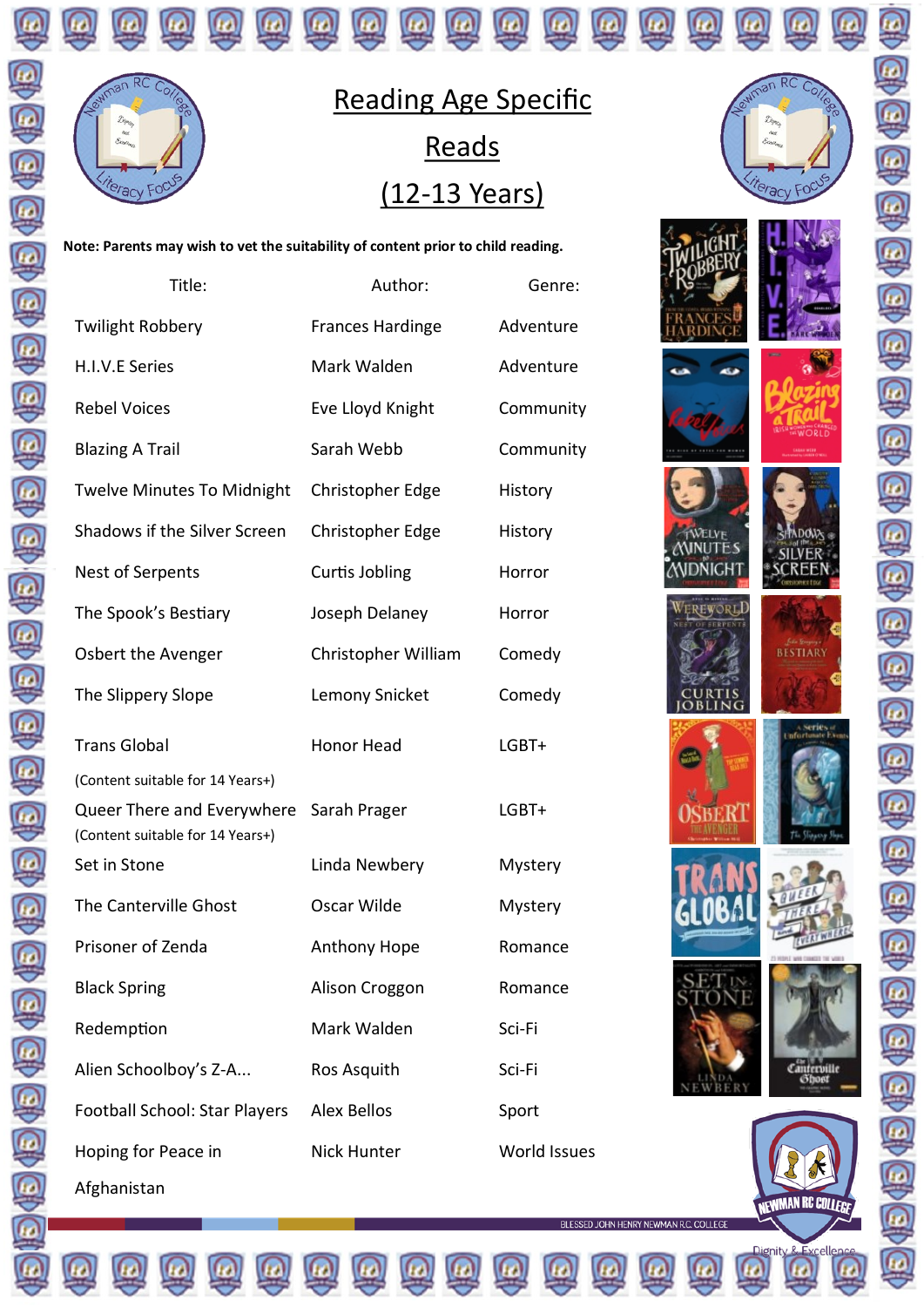

 $\overline{a}$ 

 $C_{O}$ 

## Reading Age Specific **Reads** (13-14 Years)

**Note: Parents may wish to vet the suitability of content prior to child reading.** 

| Title:                                         | Author:                   | Genre:                                                         |  |
|------------------------------------------------|---------------------------|----------------------------------------------------------------|--|
| 2001: A Space Odyssey                          | Arthur C. Clarke          | Adventure                                                      |  |
| Daughter of Fortune                            | Isabele Allende           | Adventure                                                      |  |
| 1984                                           | George Orwell             | Community                                                      |  |
| The Innocent Man                               | John Grisham              | Community                                                      |  |
| The Commodore                                  | C.S Forester              | <b>Historical Fiction</b>                                      |  |
| D-Day: June 6th 1944                           | Stephen Ambrose           | <b>Historical Factual</b>                                      |  |
| <b>Fantastic Beasts</b>                        | J.K. Rowling              | Horror                                                         |  |
| The Hound of the Baskervilles                  | Sir Arthur Conan<br>Doyle | Horror                                                         |  |
| The Rose and the Ring                          | William M. Thack-<br>eray | Comedy                                                         |  |
| <b>Twelfth Night</b>                           | William Shake-<br>speare  | Comedy                                                         |  |
| From Prejudice to Price                        | Amy Lame                  | LGBT+ Factual                                                  |  |
| The Adventures of Sherlock<br>Holmes           | Sir Arthur Conan<br>Doyle | Mystery                                                        |  |
| The Princess and the Curdie                    | George MacDonald Mystery  |                                                                |  |
| Moonfleet                                      | J.M Falkner               | Mystery                                                        |  |
| Emma                                           | Jane Austen               | Romance                                                        |  |
| Captain Corelli's Mandolin                     | Louis de Bernieres        | Romance                                                        |  |
| The War of the Worlds                          | H.G. Wells                | Sci-Fi                                                         |  |
| A Connecticut Yankee in King<br>Arthur's Court | Mark Twain                | Sci-Fi                                                         |  |
| <b>Fever Pitch</b>                             | Nick Hornby               | Sport                                                          |  |
| Dreaming in Code                               | <b>Emily McCully</b>      | <b>Women Studies</b><br>BLESSED JOHN HENRY NEWMAN R.C. COLLEGE |  |



Q)











有色色色色色色色色色色色色色色色色色色色色色色色色色











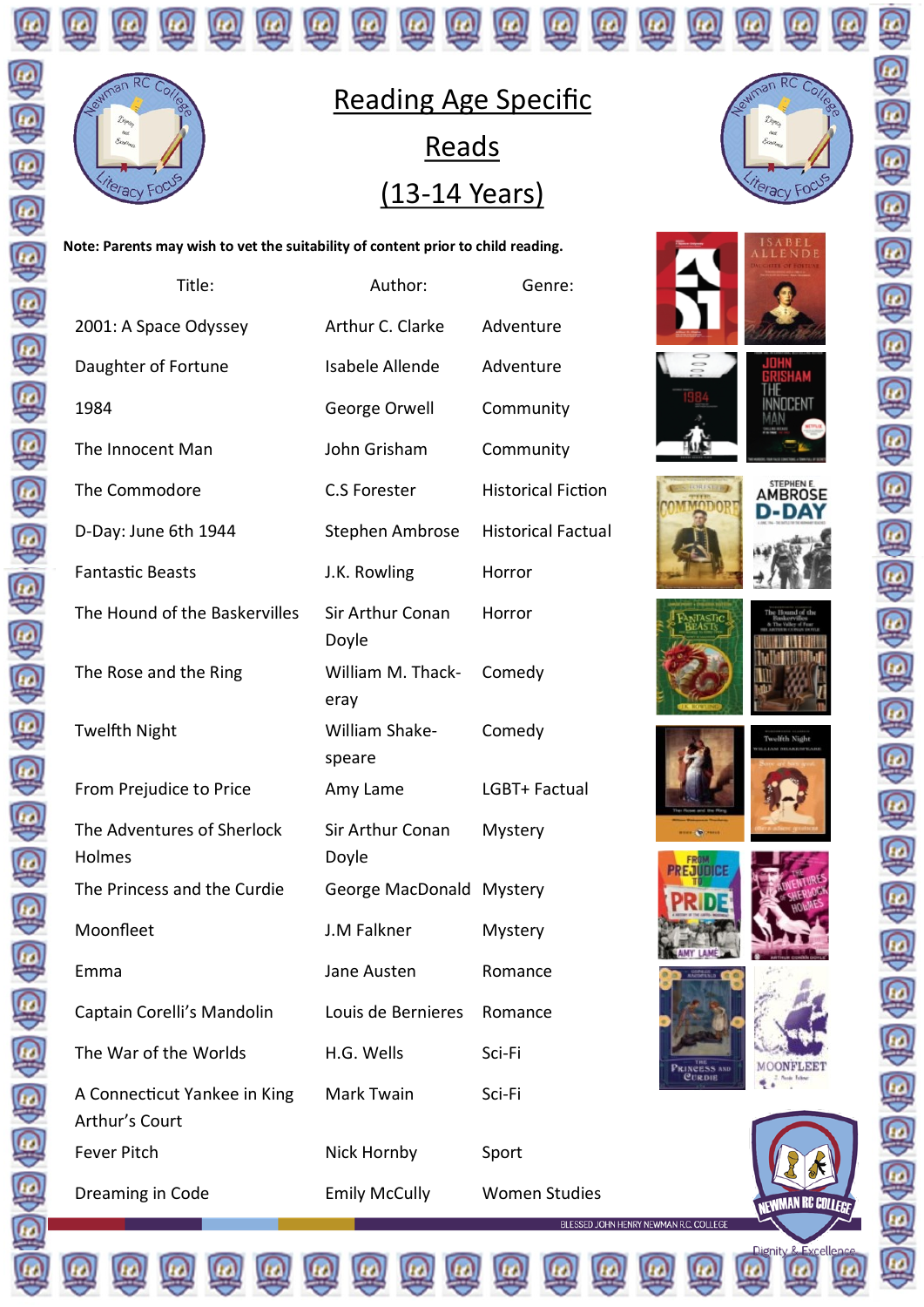

# Reading Age Specific **Fiction** (14-15 Years)

**Note: Parents may wish to vet the suitability of content prior to child reading.** 

 $\left(\mathbb{D}\right)\left(\mathbb{D}\right)\left(\mathbb{D}\right)$ 

6

(5) (5) (5) (5) (5) (5)

| Title:                                | Author:                | Genre:                    |
|---------------------------------------|------------------------|---------------------------|
| Around the World in 80 Days           | Jules Verne            | Adventure                 |
| Journey to the Centre of the<br>Earth | Jules Verne            | Adventure                 |
| Moby Dick                             | <b>Herman Melville</b> | Adventure                 |
| A Tale of Two Cities                  | <b>Charles Dickens</b> | <b>Classics</b>           |
| The Merchant of Venice                | Shakespeare            | Classics                  |
| Far from the Madding Crowd            | <b>Thomas Hardy</b>    | Classics                  |
| <b>Martin Chuzzlewit</b>              | <b>Charles Dickens</b> | <b>Historical Fiction</b> |
| Roughing It                           | Mark Twain             | <b>Historical Fiction</b> |
| Dr. Jekyll & Mr Hyde                  | Robert L. Stevenson    | Horror                    |
| The House of Seven Gables             | Nathanial Hawthorne    | Horror                    |
| David Copperfield                     | <b>Charles Dickens</b> | Comedy                    |
| Gay America: Struggle for<br>Equality | Linas Alsenas          | LGBT+                     |
| The Odyssey                           | Homer                  | Mystery                   |
| Adam Bede                             | George Elliot          | Mystery                   |
| Northanger Abbey                      | Jane Austen            | Romance                   |
| The House of Mirth                    | <b>Edith Wharton</b>   | Romance                   |
| The Metamorphosis                     | Franz Kapfka           | Sci-Fi                    |
| Contact                               | Carl Sagan             | Sci-Fi                    |
| 20,000 Leagues Under the Sea          | Carl Bowen             | Sci-Fi                    |